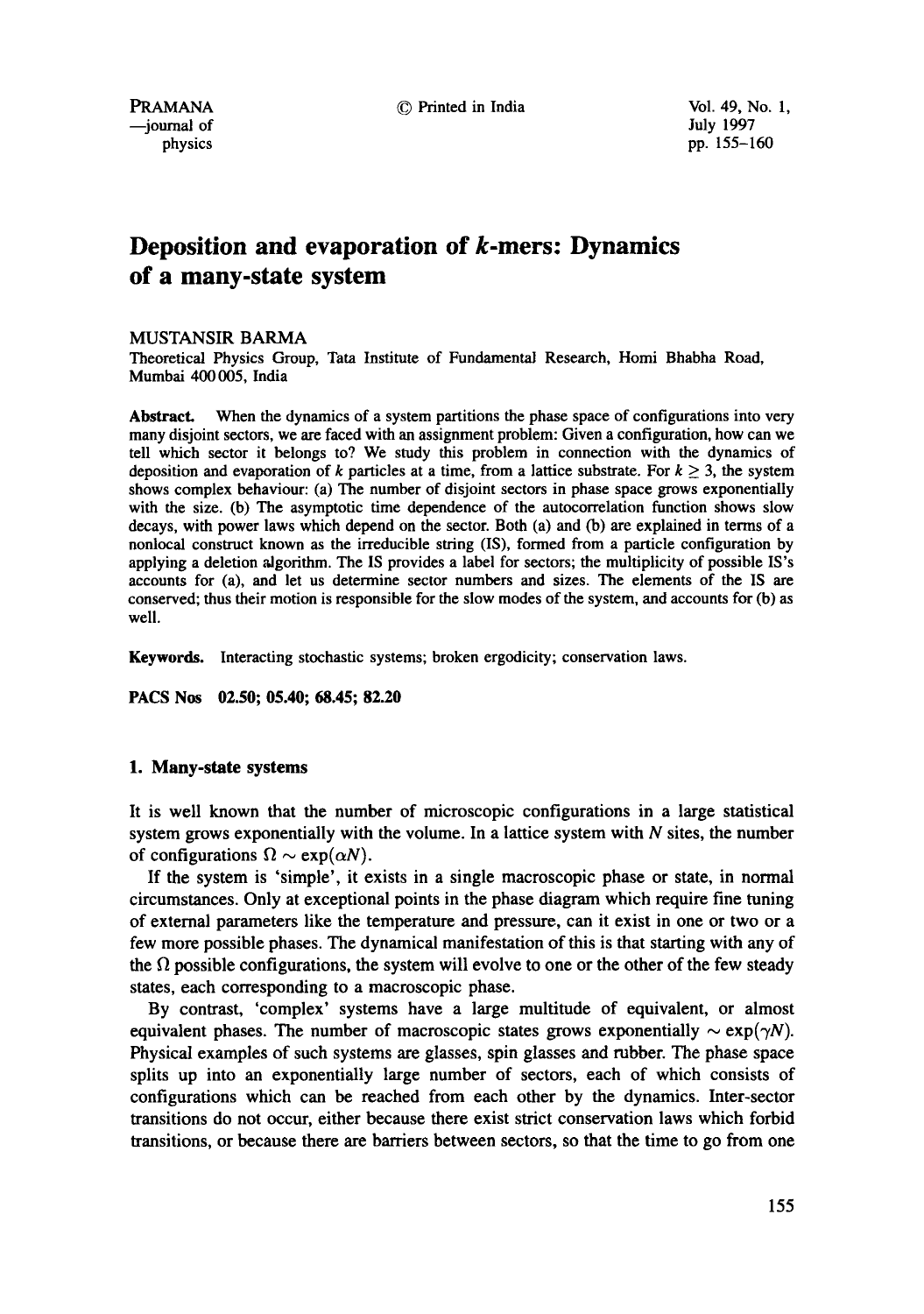## *Mustansir Barma*

sector to another becomes infinite in the thermodynamic limit. Thus if we were to watch the evolution of the system starting from a configuration  $C<sub>initial</sub>$ , we would find the system evolving into the steady state of the relevant sector. However, since this steady state is only one of a very large number of possibilities, we are faced with an assignment problem: Without explicitly evolving the system in time, how can one tell which of the many steady states will be reached from a given  $C_{initial}$ ? How is one to label steady states?

In this paper, we discuss a model of  $k$ -mers, stochastically depositing on, and evaporating from, a one-dimensional lattice [1,2]. For  $k \ge 3$ , this system has an exponentially large number of sectors and steady states, and is complex in the sense discussed above. We will show that for this system it is possible to find a sector-labelling scheme which relies on a novel sort of construct called the irreducible string [3]. This construction helps solve the assignment problem posed above. Moreover, we find that there is a nontrivial sector-dependence to the time-dependence of correlation functions: asymptotic decay laws show strong variations from one sector to another [4]. Once again, the irreducible string allows us to understand this sector-wise variation, in terms of the diffusive movement of its conserved but mobile elements.

## **2. Model of k-mer deposition and evaporation**

Our model is a generalization of random sequential adsorption (RSA), a process considered by Flory [5]. In RSA, extended objects (made of  $k$  particles each) drop randomly onto a lattice substrate, provided that  $k$  adjacent sites on the lattice are empty. Of interest is the filling fraction as a function of time, and spatial correlation functions [6]. Over the past few years several extensions of RSA have been considered [71, including the effect of inter-particle interactions and monomer detachment.

We generalized the process by considering the effect of evaporation, in which  $k$ particles at a time may detach from adjacent sites of the substrate, and leave [1, 2]. An important aspect of the process is that it could be *any*  $k$  adjacent particles which leave  $$ not necessarily the same  $k$  particles that fell in together. This property of reconstitution of  $k$ -mers is a crucial feature of the dynamics. Thus, in a small time dt,  $k$  adjacent empty sites become occupied simultaneously with probability  $\epsilon dt$  (deposition of a k-mer), while k adjacent occupied sites become empty with probability  $\epsilon' dt$  (evaporation of a k-mer). Let us associate a pseudospin  $S_i = \pm 1$  with site *i*, the value +1 corresponding to an occupied site and  $-1$  corresponding to an empty site. Deposition corresponds to  $| \downarrow \downarrow \downarrow \rangle \rightarrow | \uparrow \uparrow \uparrow \rangle$ , while evaporation corresponds to the reverse transition.

## **3. Dimers**

The case  $k = 2$  corresponds to the deposition and evaporation of dimers. The action of the stochastic dynamics may be represented by an operator which acts in the  $2^N$ -dimensional space of configurations. The spin notation leads to an unexpected identification: if  $\epsilon = \epsilon'$ , this operator can be mapped to the Hamiltonian of the spin-l/2 Heisenberg model, by making a spin rotation of one sublattice. (Here we have assumed that the lattice is bipartite, i.e., decomposable into two interpenetrating sublattices.) Exploiting the fact that

## *Pramana - J. Phys.,* Voi. 49, No. 1, July 1997

156 Special **Issue: Conference on Fundamentals of Physics & Astrophysics**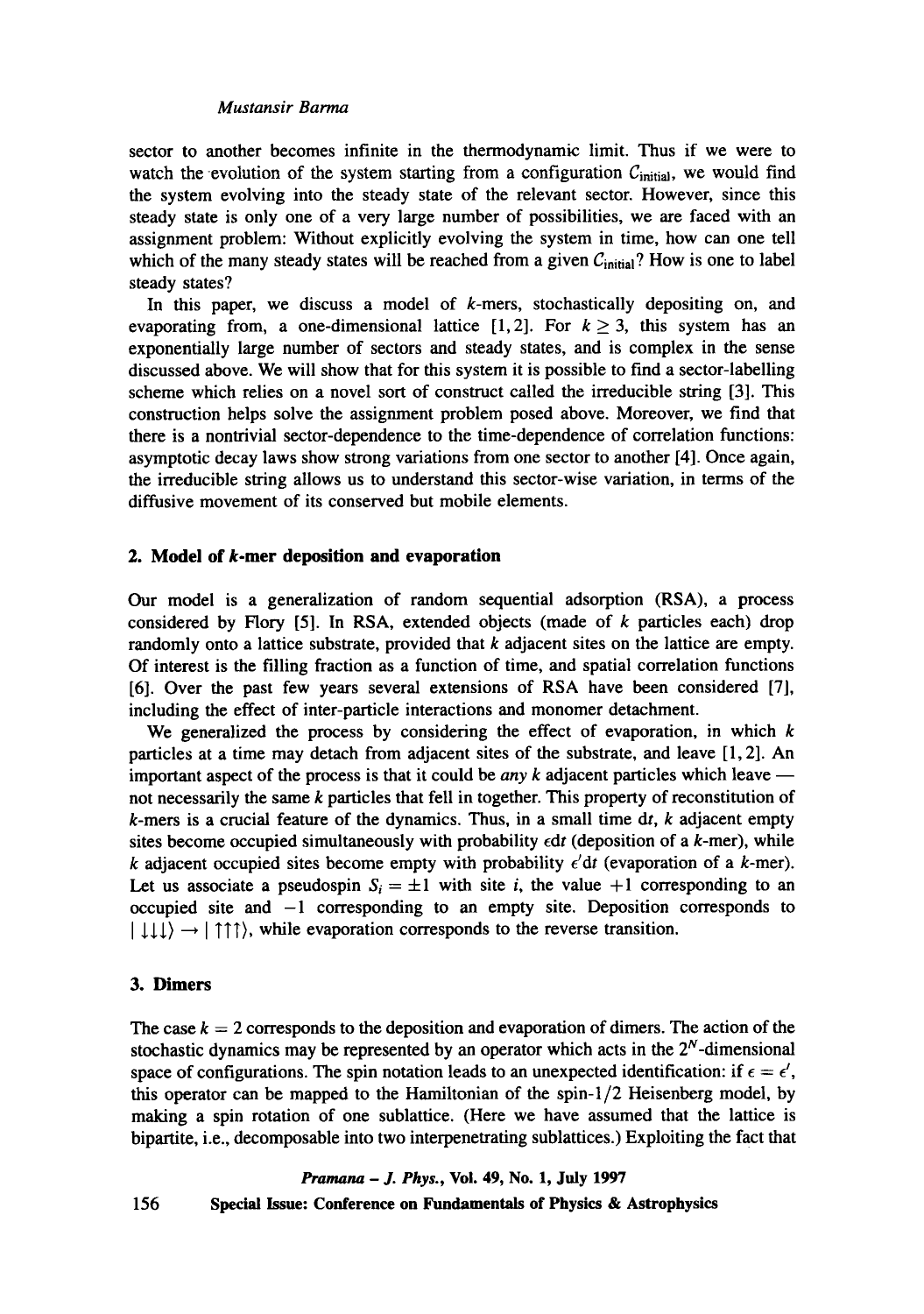the total spin operator commutes with the Heisenberg Hamiltonian as a consequence of spin rotational invariance (quite a non-obvious symmetry for the original stochastic process), it is possible to calculate in closed form the steady state autocorrelation function [1, 2]

$$
C_i(t) = \langle S_i(0)S_i(t) \rangle - \langle S_i \rangle^2.
$$

At long times,  $C_i(t)$  varies as  $t^{-d/2}$  where d is the dimension of the system. If  $\epsilon \neq \epsilon'$ , the corresponding spin operator has additional terms [2], corresponding to a staggered magnetic field and Dzyaloshniskii-Moriya cross-product interactions [8] of alternating sign. In this case,  $C_i(t)$  cannot be evaluated in closed form, but can be shown to decay as  $t^{-d/2}$  at large times. This answer is suggestive of a diffusion process at work, and this in turn would require a global conservation law, for all  $\epsilon, \epsilon'$ . In fact it is not hard to see that this is the conservation of  $M_A - M_B$ , where A and B label sublattices, and  $M_A(M_B)$  is the total z-component of magnetization on sublattice  $A(B)$ . This is because the elementary processes of deposition and evaporation of two adjacent particles evidently increments or decrements the occupation of both sublattices equally.

## **4. Trimers: Phase-space decomposition**

Now consider the case of trimers,  $k = 3$  on a one-dimensional lattice of length L. (This case is typical of all higher  $k$ .) A major difference from the case of dimers is that the trimer deposition-evaporation model is a many-state system, with the number of sectors in phase space growing exponentially with the size of the system: as we will see below, the full phase space of  $2^L$  configurations is partitioned into  $\sim \mu^L$  sectors, where  $\mu = 1.618...$  is the golden mean. A second important property of trimer dynamics is that the long-time decay of the steady state autocorrelation function  $C_i(t)$  depends on the sector. This aspect is discussed in § 5.

## 4.1 *The irreducible string*

Both the existence of this large infinity of dynamically disconnected sectors and also the variety of asymptotic decay laws, from sector to sector, can be understood in terms of a novel, nonlocal construct, the irreducible string (IS). The IS is defined as follows [3]. Consider a spin configuration  $C = \{S_1, S_2, \ldots, S_L\}$  on a one-dimensional lattice with free boundary conditions. Starting (say) from the left, delete triplets of successive parallel spins, reducing the size of the spin-string by three by each such reduction. After completing a pass through the full string, re-start from the left and repeat the procedure, again and again. This 'deletion do loop' comes to a halt only when further reduction is impossible. The resulting irreducible string evidently has no parallel triplets of spins.

The irreducible string is a constant of the motion and uniquely labels each sector of phase space. The elementary step of deposition or evaporation changes three successive T spins to three successive  $\downarrow$  spins, or vice versa; evidently, the IS is invariant under this. Also, it is possible to prove that if two configurations have the same IS, they are necessarily reachable from each other by deposition-evaporation dynamics [9].

> *Pramana - J. Phys.,* Vol. 49, No. 1, July 1997 Special **Issue: Conference on Fundamentals of Physics & Astrophysics** 157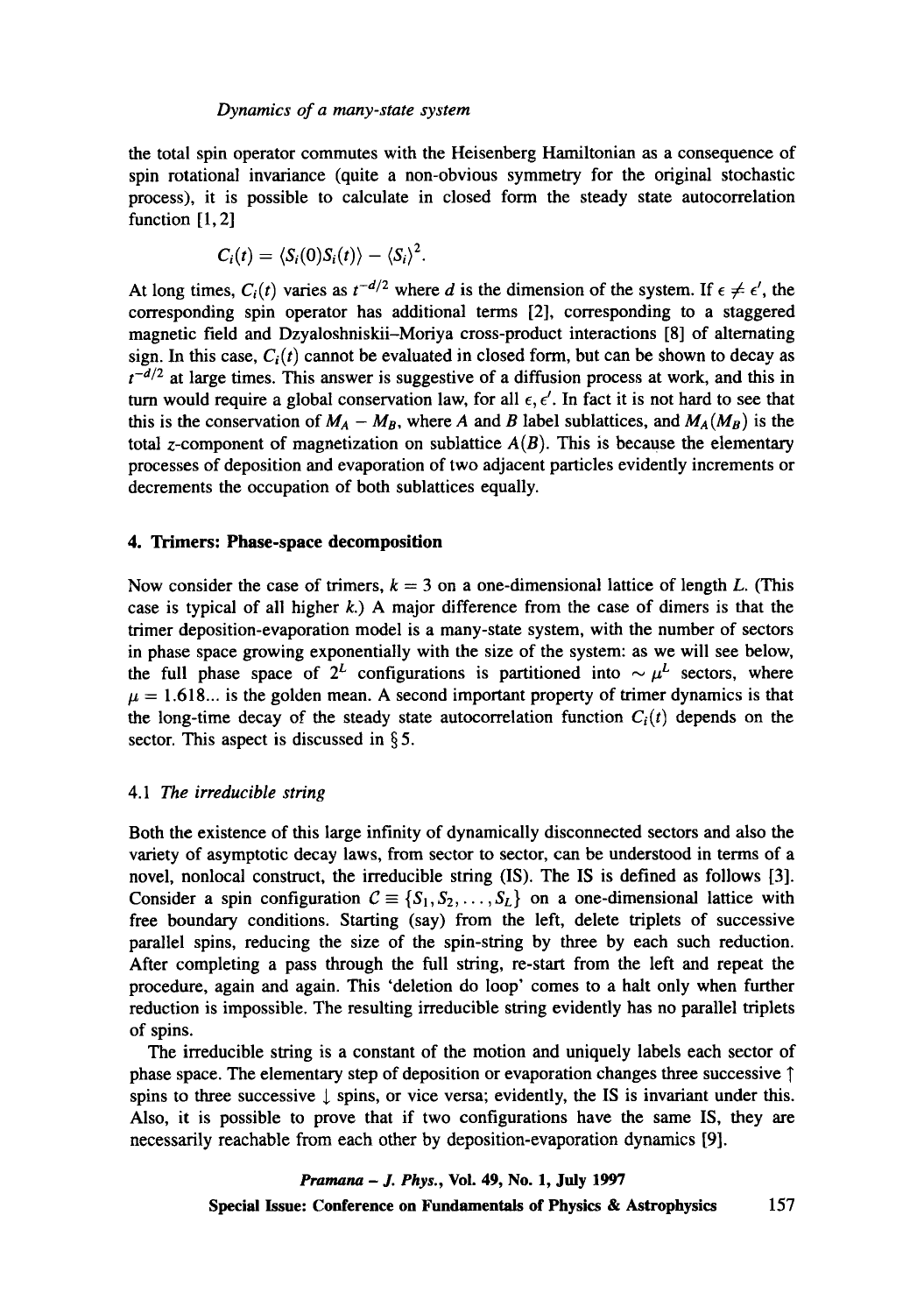#### *Mustansir Barma*

#### 4.2 *Sector decomposition*

Given this labelling scheme for sectors in phase space, it is possible to prove the following facts about the number of sectors and their sizes [3, 9]:

(i) There are quite a few completely jammed configurations  $(1 \times 1$  sectors), for which the length of the IS is the length L of the lattice. The number of such sectors is  $2F<sub>L</sub>$ , where  $F_L$  is the L th Fibbonacci number, which approaches  $\mu^L$  as  $L \to \infty$ .

(ii) The total number of sectors  $N_L$  obeys the recursion relation  $N_L = N_{L-3} + 2F_L$ , as each sector is either completely irreducible, or it is not. Consequently,  $N_L \approx (1 + \mu)\mu^L$ .

(iii) The size  $D(L, I)$  of a sector is the number of configurations in it. Here I is the IS which labels it. It turns out that  $D$  depends on  $I$  only through its length  $I(I)$ . An explicit formula can be obtained for the generating function  $g(I) = \sum_{L=1}^{\infty} x^L D(L, I)$ . It is then possible to find the asymptotic growth law for  $D(I, L)$  for given I.

(v) The set of all fully reducible configurations  ${C}_\phi$  constitute the sector labelled by the null irreducible string:  $I \equiv \phi$ . For this sector,  $D_{\phi} \sim (27/4)^{L/3}$ .

(vi) Consider picking a configuration  $C_{\text{ran}}$  totally at random from amongst the  $2^L$ possible configurations  $-$  an important case, since most configurations are of this type. We may ask for the likely length  $l_{\text{ran}}$  of the corresponding IS. We find that  $l_{\text{ran}} \approx L(1 - 3\mu^{-2}/2).$ 

#### 5. Trimers: Dynamics

We have seen that the DE process partitions phase space into an exponentially large number of sectors. A strong variation in the behaviour of  $C<sub>i</sub>(t)$ , from one sector to another, is found in Monte Carlo studies [4]. For instance, in the sector with IS =  $(1\uparrow\downarrow)$ <sup>L</sup> [i.e. the string  $\uparrow \uparrow \downarrow \uparrow \uparrow \downarrow \cdots$  formed by repeating  $\uparrow \uparrow \downarrow \uparrow \mathcal{L}$  times] with  $f < 1/3$ , we find  $C_i(t) \sim 1/t^{1/2}$ . In the sector with IS =  $(\uparrow \downarrow)^{f}$  with  $f < 1/2$ , we find  $C_i(t) \sim \exp(-bt^{1/2})$ . If we start with a totally random initial configuration, we find that  $C_i(t) \sim 1/t^{1/4}$ . In the sector where the IS is a periodic string  $(\dagger \dagger \dagger \dagger \dagger)$  with  $f < 1/6$ , the autocorrelation function  $C_i(t)$  depends on which sublattice site *i* lies (in a 3-sublattice decomposition of the lattice).  $C_i(t) \sim 1/t^{1/2}$  for i on two sublattices, while  $C_i(t) \sim \exp(-bt^{1/2})$  for i on the third sublattice.

An explanation of dynamical diversity can be found in terms of the IS: besides being a label on sectors, it has a dynamical meaning as discussed below. The point is that elements of the IS are themselves a subset of the full configuration of spins  $-$  namely, those that are left undeleted at the end of repeated application of the triplet reduction procedure (the 'deletion do loop' referred to above). Under time evolution, the configuration evolves, and as a result, the IS elements move on the lattice, though keeping their relative ordering intact (as the IS is a constant of the motion). In other words, the elements of the IS behave like a set of hard-core random walkers with spin (HCRWS), random-walking through the background of reducible spins. The diffusive motion of the HCRWS constitute the slow modes of the original model. We thus expect the HCRWS dynamics to account for the long-time properties of the deposition-evaporation system [4].

If we ignore the reducible background fluctuations (which occur rapidly, and contribute very little to the long-time behaviour), quite a lot can be said about HCRWS dynamics, as a good deal is known already about the diffusion of particles on a lattice,

*Pranmna - J. Phys.,* Vol. 49, No. 1, July 1997

158 Special **Issue: Conference on Fundamentals of Physics & Astrophysics**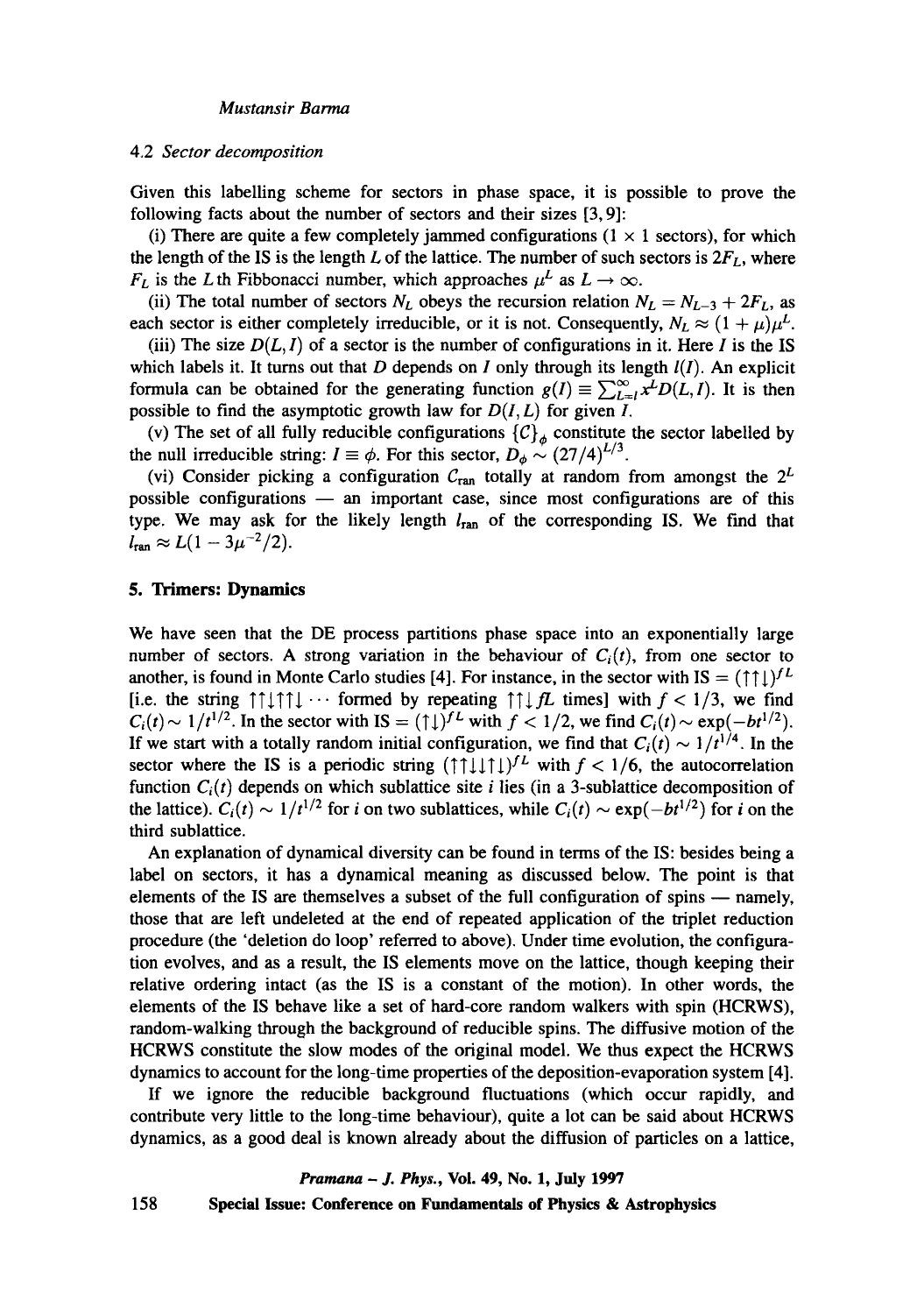#### *Dynamics of a many-state system*

with mutual hard-core interactions (the exclusion process) [10]. The arrangement of spins on the particles in no way affects the particle dynamics, but is of course crucial in determining the spin autocorrelation function, which is what we need. The latter involves a convolution over the spin pattern (which in turn identifies a particular sector of the deposition-evaporation model), and the conditional probability in the exclusion process that particle m is at a particular site at  $t = 0$ , and particle  $m + \Delta m$  is at the same site at time t.

The HCRWS model explains the variety of long-time behaviours found in different sectors in which the density of walkers *I/L* is finite, as detailed in the first paragraph of this section. However, in the null-IS sector, consisting of the set of all fully reducible configurations  ${C}_{a}$ , the dynamics is different, as it is the reducibility fluctuations which matter (these were the fast modes in the other sectors, and could be ignored there as a result). Numerical data from Monte Carlo simulations [4], and exact diagonalization of the transfer matrix for finite size systems [11] suggests that in this case fluctuations are slowly decaying and sub-diffusive in nature. The estimated value of the dynamical exponent  $z \approx 2.5$  is quite different from the value for the Kardar-Parisi-Zhang type of stochastic growth models [12] which in one dimension are known to have  $z = 3/2$ .

## **6. Conclusion**

Models of  $k$ -mer deposition and evaporation provide examples of many-state systems about which we can say quite a lot. Central to the understanding of both the phase space decomposition into exponentially many sectors, and also the diversity of asymptotic dynamical behaviour, is the irreducible string. The IS provides a compact and convenient means of labelling disjoint sectors, and thus provides a solution to the 'assignment problem' posed in the Introduction. Besides, the elements of the IS have a dynamical meaning: their diffusive movement through the lattice (with an implied hard core constraint between different elements) constitute the slow modes of the system; this allows for a characterization of the asymptotic decay laws of the autocorrelation function, and an understanding of their sector-wise variation.

Although we have not discussed it in this paper, the IS in fact encapsulates an infinite number of conservation laws. The way to construct conserved quantities (all of which are mutually commuting functions of  $\{\sigma_1^2, \sigma_2^2 \cdots \sigma_l^2\}$  is discussed in [3]. It is entirely possible that there is yet another family of conservation laws, which involve transverse components of the spin,  $\sigma_i^+$  and  $\sigma_i^-$ . If they do exist, these transverse conservation laws would provide direct connections between the properties of different sectors. For dimers, where the decomposition of phase space is not nearly as severe, we know that transverse  $\zeta$  conservation laws do exist  $-$  they correspond to the conservation of total spin in that case. The elucidation of analogous conservation laws in many-state systems remains a challenging open problem.

#### **Acknowledgements**

It is a pleasure to acknowledge fruitful collaborations on deposition-evaporation systems with Robin Stinchcombe, Marcelo Grynberg and Deepak Dhar.

> *Pranmna - J. Phys.,* **Vol. 49, No. 1, July 1997 Special Issue: Conference on Fundamentals of Physics & Astrophysics** 159